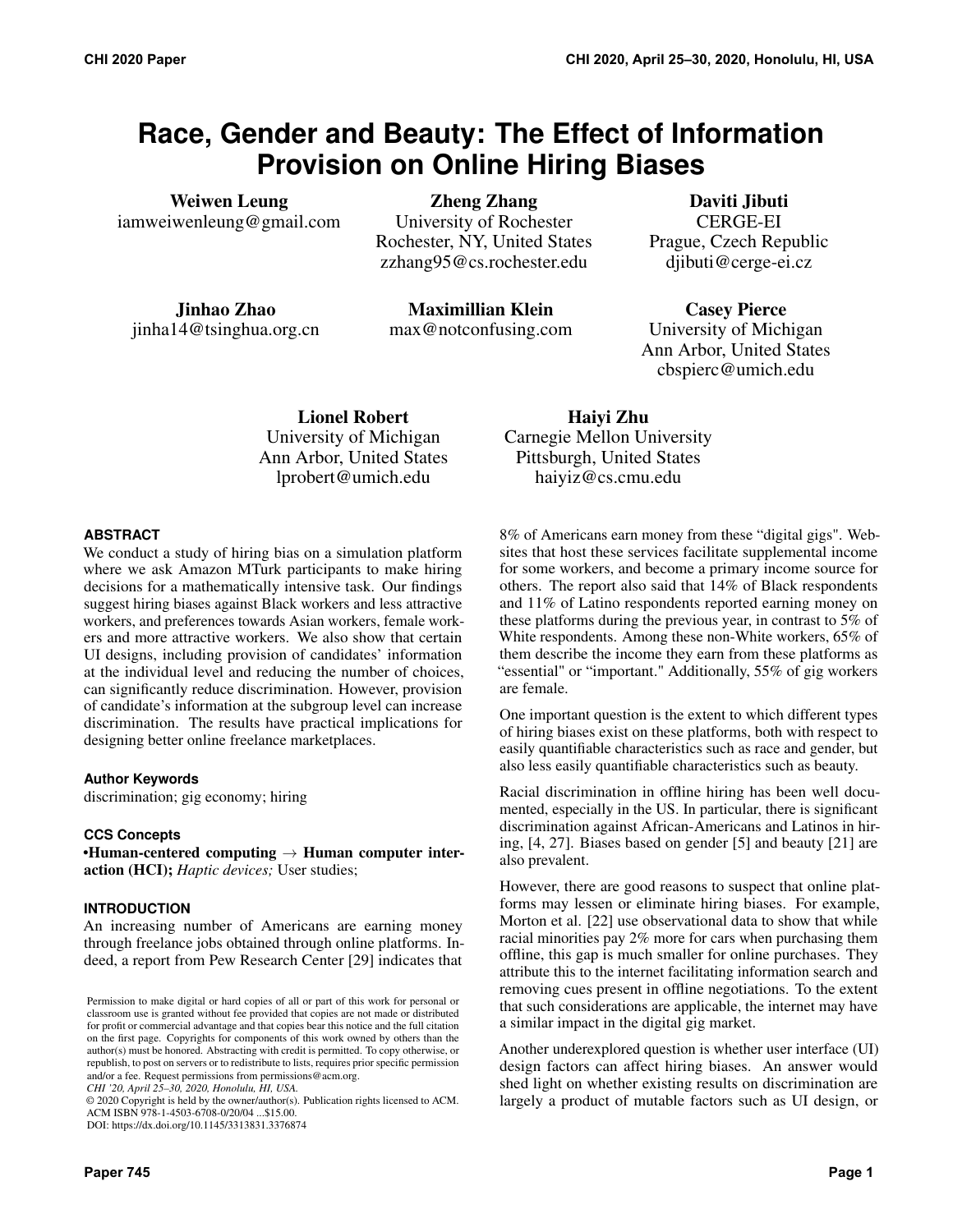whether they are likely to generalize to other settings. More broadly, it would inform us if there are practical implications of knowing the factors that cause discrimination. Guryan et al. [\[12\]](#page-9-2) note that this is an important unanswered question even in the economics literature on discrimination, which has existed for over 50 years.

To examine the prevalence of different types of biases in online hiring, as well as examine the effects of different design factors on biases, we conducted a study by setting up a task on Amazon MTurk in which we recruited 206 subjects to make hiring decisions in a platform simulating a website recruiting people for freelance jobs. We examine first and foremost how hiring rates are affected by gender, race, and beauty. We then examine whether the number of people displayed and/or performance information affect hiring decisions.

## **LITERATURE REVIEW AND HYPOTHESES**

#### **Biases and Discrimination in Hiring**

Since the seminal article by Bertrand and Mullainathan [\[4\]](#page-9-0), the discrimination literature has seen explosive growth. Key areas of study have been racial and gender discrimination.

Edelman et al. [\[10\]](#page-9-3) find that people with distinctively African-American names are 16 percent less likely to be accepted as guests on AirBnB compared to those with distinctively White names. Pope and Sydnor [\[25\]](#page-10-4) study online loans on the peerto-peer website Prosper.com, and find that loan listings with Blacks<sup>[1](#page-1-0)</sup> in the attached picture are 25 to 35 percent less likely to receive funding than those of Whites with similar credit profiles. However, despite the higher average interest rates charged to Blacks, lenders making such loans earn a lower net return compared to loans made to whites with similar credit profiles because Blacks have higher relative default rates. There is also evidence consistent with such discrimination in online environments. For example, an observational study found that Black people tend to get more negative reviews than other races [\[13\]](#page-9-4), which could harm their employment opportunities. To our knowledge, there has been less study of discrimination against other races such as Asians.

Gender discrimination has also been studied; whether or not females are discriminated against depends heavily on the task and context. For example, Bohnet et al. [\[5\]](#page-9-1) find pro-female discrimination in hiring on language tasks and anti-female discrimination in mathematics tasks when candidates are evaluated one at a time. However, discrimination disappears when candidates are evaluated jointly. Coffman et al. [\[9\]](#page-9-5) study gender discrimination when candidates are evaluated two at a time for male stereotyped tasks, and find discrimination when two candidates' prior performance are equal, but not when there is a candidate with a stronger prior performance. Finally, a field experiment on mathematics Stackexchange [\[6\]](#page-9-6) found that low-reputation users with female usernames receive less upvotes for questions they post relative to those with male usernames. However, the direction of discrimination reverses at high reputation levels: those with female usernames receive

*more* upvotes. The authors explain their findings could be due to people having incorrect belief about female math ability. Interestingly, there is no evidence for gender discrimination with regards to posted answers, and the authors attribute it to the decreased subjectivity over whether answers should be upvoted (as compared to questions). Gender discrimination can also vary over time; a 2017 study of LinkedIn data found that gender discrimination has decreased significantly over the past 10 years [\[30\]](#page-10-5).

A small but growing literature examines how decision makers are affected by attractiveness. In a highly cited lab experiment, Mobius and Rosenblat [\[21\]](#page-10-2) find a sizable beauty premium in hiring, as physically attractive workers are more confident and considered more able by employers, and are also thought to have better oral skills. Jenq et al. [\[17\]](#page-10-6) study an online charitable microfinance website, and find that borrowers who are more attractive receive funding more quickly.

In this paper, we explore the extent to which different forms of hiring biases based on gender, race, and attractiveness can manifest themselves in a online freelancer marketplace, and then examine the effect of UI design on hiring biases.

We focus on math as our task domain because race-based and gender-based stereotypes on math are well-documented in the literature [\[11\]](#page-9-7). Furthermore, multiple sources indicate gender and racial gaps in SAT math scores that have persisted over time. In particular, males outperform females<sup>[2](#page-1-1)</sup>, Asians outperform Whites, and Whites outperform both Blacks and Latinos<sup>[3](#page-1-2)</sup>.

Based on these, we formulate H1 to H5. Note that the hypotheses are formulated under the assumption that in each hypothesis, workers from each subgroup are on average equally-qualified<sup>[4](#page-1-3)</sup> from the employer's perspective (i.e. what the employer can observe). We design our experimental trials such that this assumption holds.

H1. *Females will be hired less frequently than males.*

H2. *Asians will be hired more frequently than Whites.*

H3. *Whites will be hired more frequently than Blacks.*

H4. *Whites will be hired more frequently than Latinos.*

H5. *A more beautiful person will be hired more often than a less beautiful person.*[5](#page-1-4)

<span id="page-1-0"></span><sup>&</sup>lt;sup>1</sup>We use "Black" instead of "African-American" to be consistent with the original study. In the rest of the paper, we use terminology that is consistent with the underlying sources as far as possible.

<span id="page-1-1"></span><sup>2</sup>http://www.aei.org/publication/2016-sat-test-results-confirmpattern-thats-persisted-for-45-years-high-school-boys-are-better-atmath-than-girls/, https://www.fairtest.org/sat-act-gender-gaps

<span id="page-1-2"></span><sup>3</sup>https://www.brookings.edu/research/race-gaps-in-satscores-highlight-inequality-and-hinder-upward-mobility/, https://www.insidehighered.com/news/2017/09/27/scores-newsat-show-large-gaps-race-and-ethnicity

<span id="page-1-3"></span><sup>4</sup>For example, candidates without any prior observable performance are equally-qualified. Candidates with the same observable performance are also equally-qualified.

<span id="page-1-4"></span><sup>5</sup>We are not aware of any data that examines the correlation between beauty and math test scores. However, H5 is based on the studies we cited [\[17,](#page-10-6) [21\]](#page-10-2) which found more favorable outcomes for beautiful people.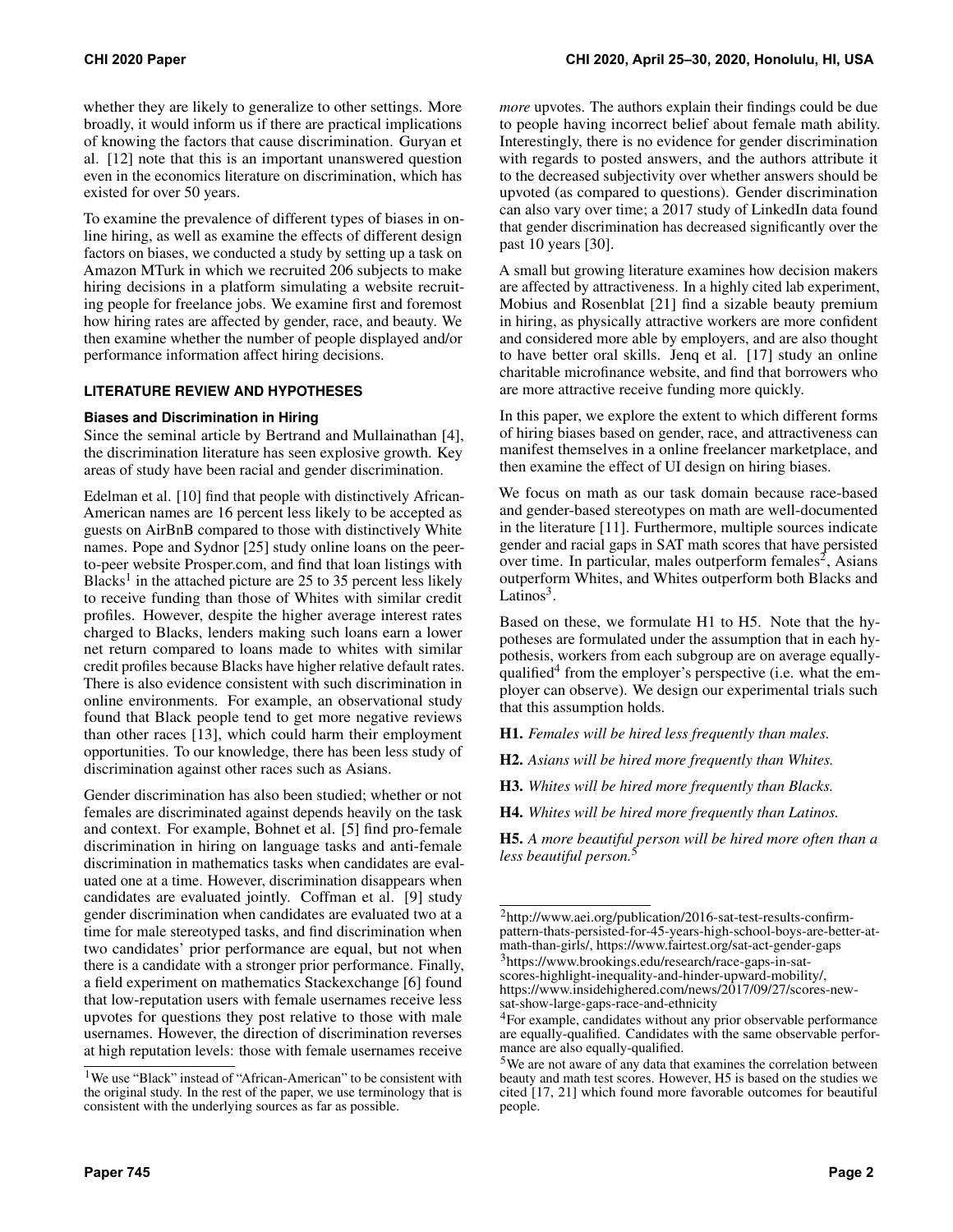#### **User-Interface Design**

There are many ways in which user interface design can affect behavior. One important way is through the provision of information. For example, certain subgroups may be less likely to be hired as they are perceived to be less productive than other subgroups, a phenomenon known as statistical discrimination. However, the provision of information on individuals' performance on previous tasks can reduce statistical discrimination [\[3\]](#page-9-8).

In contrast, the effect of information on how certain subgroups performed can either reduce or increase hiring disparities across different subgroups. For example, if subgroup A is hired more often than subgroup B, but information reveals that both subgroups are equally productive, then information about subgroup performance should reduce the gap. In contrast, if both subgroups are hired equally often, but information reveals that subgroup A is more productive, then subgroup performance information should result in workers from subgroup A being hired more often.

Based on these, we propose H6 and H7.

H6. *Provision of information at the individual level (how the candidate did in previous tasks) can reduce hiring bias.*

H7. *Provision of information at the subgroup level (how the candidate's subgroup did in previous tasks) moves hiring biases in the direction of the productivity difference across different subgroups.*

In our experiment, we examine how the provision of information at the individual level (how the candidate did in previous tasks) and subgroup level (how one's subgroup did in previous tasks) affect hiring decisions.

Another way that UI changes can affect decision making is by altering the choice environment by using behavioral "nudges" [\[31\]](#page-10-7). For example, Lee et al. [\[20\]](#page-10-8) find that behavioral economics persuasion techniques such as having default options can lead to people making healthier food choices.

One well-known nudge is to vary the number of options to choose from (i.e. the size of the choice set). A famous study showed that people are much more likely to buy jam when faced with 6 varieties than when faced with 24 varieties [\[16\]](#page-10-9), a phenomenon known as "choice overload". While we know that increasing the number of options makes one less likely to make a choice [\[8\]](#page-9-9), what is less well known is the effect on *which* choice is made. Our study contributes to this literature by providing more insight into how choice overload affects which choice is made, with a focus on equity concerns.

In the context of online hiring, we propose that the size of the choice set can influence hiring biases. One natural hypothesis may be that increasing the number of candidates for hire may lead to people use heuristics - gender-based or race-based stereotypes. Indeed, under Kahneman's dual system framework, people are more likely to use heuristics when overloaded with information [\[18\]](#page-10-10), and one of the few studies examining the impact of choice set size on which choice is made found that people tended to go with easy-to-understand (e.g. less risky) options when the choice set expanded [\[15\]](#page-10-11). We hypothesize that people are more likely to use heuristics that will accentuate existing biases (e.g. those based on stereotypes) when faced with a larger choice set, and hence formulate our eighth hypothesis as below.

H8. *Increasing the number of candidates to choose from can increase hiring bias.*

# **EXPERIMENT DESIGN**

We designed an experiment where participants were told they would be making hiring decisions for a mathematically inten-sive task. We told participants<sup>[6](#page-2-0)</sup> that potential employees had completed two sets of mathematical questions, one easy set and one difficult set (Round 1 and Round 2 respectively). Both sets had five questions each. We showed participants example questions from both sets. The easy questions were similar in difficulty to easy SAT questions, and the difficult questions were similar in difficulty to difficult SAT questions.

We designed our experiment around mathematically intensive tasks for several reasons. First, clear stereotypes exist, at least with regards to gender [\[11\]](#page-9-7). Second, the discrimination literature often uses mathematically intensive tasks as a subject of study [\[5,](#page-9-1) [6,](#page-9-6) [9\]](#page-9-5). Finally, many gig work tasks involve the use of mathematics: a search of sites such as Fiverr and Upwork reveal thousands of math-related tasks.

All participants were told there would be twelve hiring rounds, and they would make one hiring decision in each round. Participants were told they would see the photos of potential employees. A third of participants were told they would see two potential employees in each round, while another third were told they would see four, and the remaining third were told they would see eight. Figure [1](#page-3-0) shows a screenshot of the two potential employees condition.

(In reality, the photos of potential employees were drawn from the Chicago Face Database, so that we could obtain measures of perceptions of race, gender, and attractiveness. However, we did ensure that the gender of the photo corresponded to the gender of the potential employee we in fact hired from MTurk to answer SAT-level math questions. We did not take photos of the people we had actually hired to solve mathematical questions because MTurk does not allow us to take or request photos from MTurkers.)

To encourage participants to take hiring decisions seriously, participants were told that after they made all hiring decisions, one of their hires would be randomly selected, and they would be given a bonus of \$1 for every question their person they hired on a randomly selected round had correctly solved on the difficult set<sup>[7](#page-2-1)</sup>.

A third of all participants saw the number of questions that potential employees correctly solved on the easy set (Figure [1](#page-3-0) shows a screenshot of a trial with such information), while a third of all participants saw the performance distribution by gender of questions that potential employees correctly solved

<span id="page-2-0"></span><sup>6</sup>We recruited U.S. MTurkers who had completed at least 500 tasks and an acceptance rate of at least 97%.

<span id="page-2-1"></span> $7$ There were a total of five questions, so the maximum bonus payout was \$5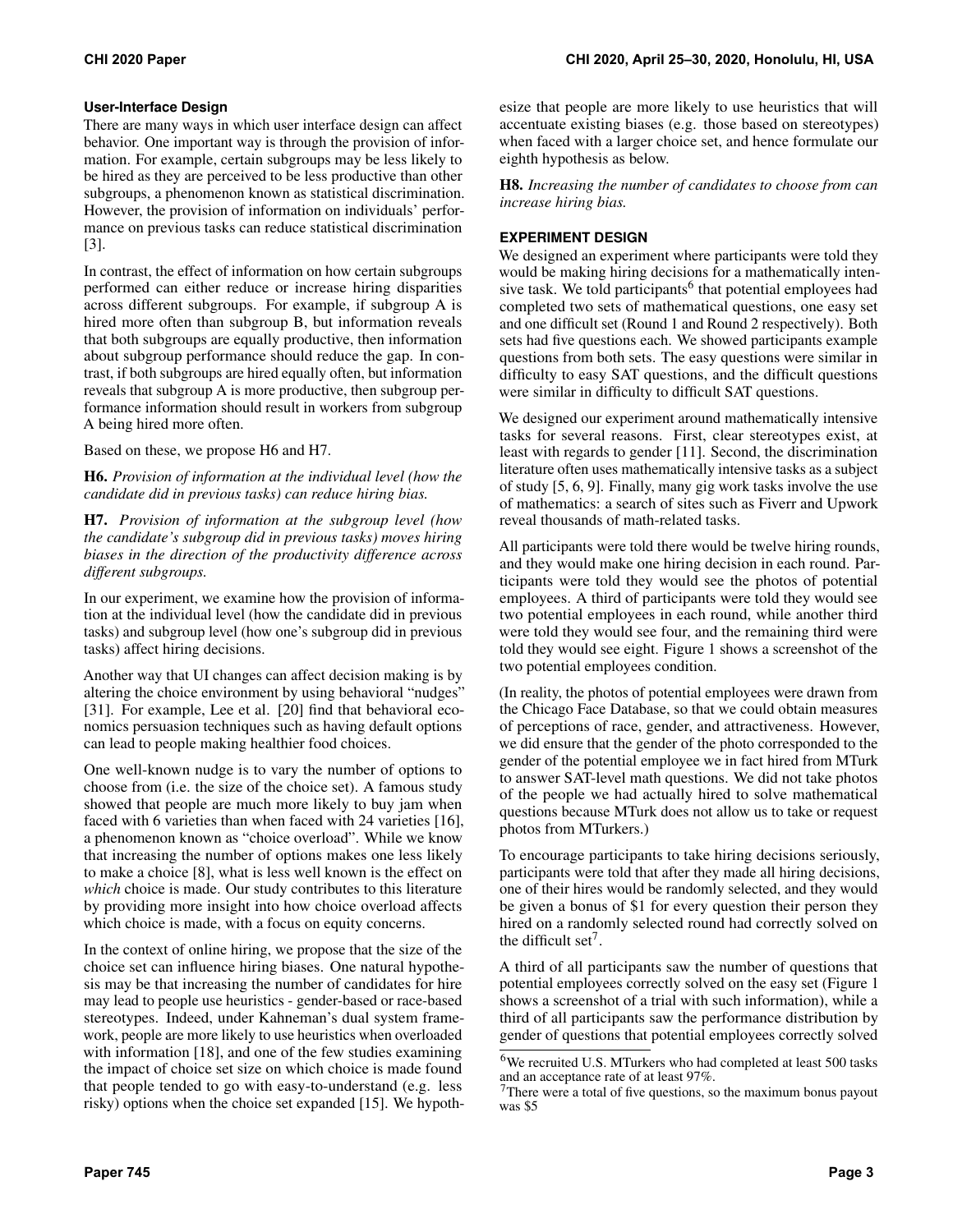

Figure 1. Screenshot of two worker condition with performance on easy questions displayed.

<span id="page-3-0"></span>on the easy set before they made any hiring decisions (screenshot available in Figure [2\)](#page-4-0). The remaining third of participants did not see either.

Because the photos shown to participants were chosen randomly from the Chicago Face Database (except with respect to gender), the expected past performance of potential employees of each race was equal. Likewise, the expected past performance of potential employees was unaffected by their beauty. In addition, experimental trials were designed so that the average past performance of workers (that were displayed to participants) across genders would be exactly equal<sup>[8](#page-3-1)</sup>. Therefore, if the race, gender, and beauty of a potential employee were immaterial to our participants, we should discover that these factors had no effect on hiring.

All participants were given comprehension questions to make sure they understood the nature of the experiment (including that their payout would depend on the hiring decisions they made), and had to answer the comprehension questions correctly before they could proceed with hiring decisions.

Observe from Figure [1](#page-3-0) that before each hiring decision, we asked participants to predict the number of difficult questions each worker would answer correctly. This technique is known in the discrimination literature as "belief elicitation" (see e.g. [\[9\]](#page-9-5)) and is used to examine whether discrimination (if present) is due to people's beliefs about the productivity of different subgroups.

#### **DATA ANALYSIS METHODOLOGY**

We use discrete choice modelling to analyze our data. A discrete choice model is a form of agent-based model that is often used in economics [\[23\]](#page-10-12), marketing [\[2\]](#page-9-10), transportation [\[1\]](#page-9-11), and public health [\[19\]](#page-10-13), among other fields.

In a discrete choice model, a decision maker chooses between different alternatives (e.g. products, healthcare options, transportation options, or in our case, potential employees). The

decision maker computes the value of each alternative as the function of that alternative's characteristics.

Suppose that a decision maker is considering *N* alternatives (in our case, potential employees). In our case, a decision maker might compute the value of potential employee  $i$  ( $i \in$  $\{1, 2, ..., N\}$  follows:

## $Value_i = \beta_0 + \beta_1 Female_i + \beta_2 Asian_i + \beta_3 Black_i + \beta_4 Latin_i + \cdots$ β5*Attractiveness<sup>i</sup>*

where *Female<sup>i</sup>* ,*Asian<sup>i</sup>* ,*Black<sup>i</sup>* ,*Latino<sup>i</sup>* are variables indicating the gender and race of the worker. *Attractiveness<sup>i</sup>* is a continuous variable measuring the attractiveness of the worker. We did not ask our participants to evaluate the attractiveness, race, or gender of each potential employee (and doing so would be time consuming and interfere with participants' decisions<sup>[9](#page-3-2)</sup>). Instead, we proxied these variables by using their values from the corresponding photo in the Chicago Face Database, which was based on the results of a survey on the proportion of people who thought the person in the photo was female, Asian,  $Black<sup>10</sup>$  $Black<sup>10</sup>$  $Black<sup>10</sup>$ , or Latino, as well as the average attractiveness rating of the photo. This introduces measurement error, but classical measurement error biases our coefficient estimates towards zero, making it harder for us to find effects that in fact exist [\[32\]](#page-10-14).

Decision makers want to choose the option with the highest value. However, decision makers measure value with error e.g. because of errors in perception, errors in computation, or due to randomness in taste. The chance that they will choose a particular option is therefore a probabilistic function that increases as the value of that particular option increases, and decreases as the value of alternative options increase. The exact mathematical equations governing our model can be found in the Appendix.

<span id="page-3-1"></span><sup>8</sup>Details of our experimental trials can be found in the Appendix.

<span id="page-3-2"></span><sup>&</sup>lt;sup>9</sup>However, we did ask participants to predict the number of difficult questions each participant would answer correctly, because such information was valuable and could not be proxied by data from other sources.

<span id="page-3-3"></span> $10$ To be consistent with Chicago Face Database terminology, we use "Black" and not "African-American"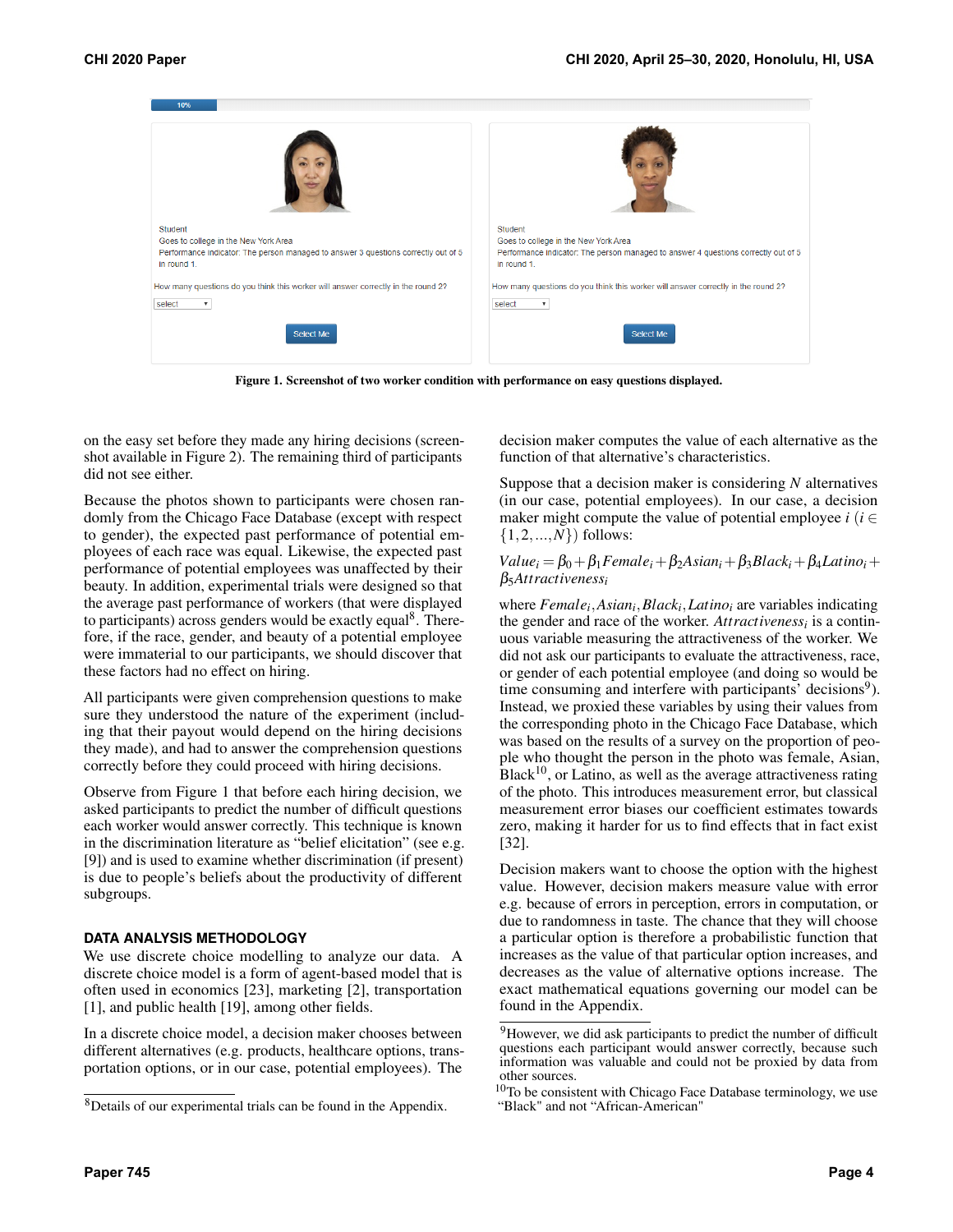



<span id="page-4-0"></span>Figure 2. Distribution of performance by gender, which was shown to randomly selected participants before they made their hiring decisions, along with a short explanation of how to interpret the distributions presented.

The discrete choice model has several desirable properties. Perhaps most importantly, it takes into account that decision makers take into account the *relative* value of each alternative when making a decision. For example, an option with a value of 10 would likely be chosen if there was only one alternative option with a value of 1, but not if the alternative option had a value of  $100^{11}$  $100^{11}$  $100^{11}$ . The model also flexibly adjusts to the fact that the probability of choosing any alternative decreases when more choices are available, which is important for our case since we vary the number of potential employees.

We use maximum likelihood estimation (MLE) to estimate the parameters  $(\beta's)$  of our model. We cluster standard errors by participant because each participant makes multiple  $decisions^{12}$  $decisions^{12}$  $decisions^{12}$ .

Estimating the model using our entire sample allows us to estimate the overall effects of race, gender, and attractiveness. To evaluate the effects of these variables under each experimental manipulation, we estimate the model using only data from participants who were exposed to that experimental manipulation.

Recall that in the discrete choice model, our decision makers estimate value. Thus our coefficient estimates should be interpreted as the marginal (additional) value of a given attribute. The effect on the probability of hiring can be computed through the use of odds ratios<sup>[13](#page-4-3)</sup>. Note that since the probability

of hiring is monotonically increasing in value, positive coefficient estimates always indicate a positive effect of a given attribute on the probability of hire.

Especially because our experiment involves manipulating race, gender, and beauty through the use of photos, our coefficient estimates should largely be interpreted as descriptive (correlational) rather than causal. Indeed, when our participants make hiring decisions, they may consider other factors besides race, gender and attractiveness. For example, suppose that people of a certain race are perceived as less trustworthy. Then what our model attributes to race may actually be *caused by* perceived trustworthiness. However, because our main interest lies in understanding the extent to which certain subgroups of workers face discrimination (e.g. African-Americans), regardless of the underlying cause, our coefficient estimates will actually capture the desired effect. Additionally, in our additional analyses/robustness check section, we examine whether our results change when we add in other variables regarding the appearance of the person in the photo (e.g. trustworthiness).

Recall also that our experiment was designed such that the workers from the different subgroups of interest were in fact on average observably equally-qualified. Hence, we can make claims regarding observably equally-qualified workers without controlling for previous performance. We do not control for previous performance because we do not display previous performance of workers to half of our participants.

Before we discuss the results, we briefly note two limitations of our methodology. First, even though attractiveness was measured by independent coders engaged by the Chicago Face Database, notions of attractiveness may reflect Western concepts. Second, while our data covers male and female genders well, we may not be able to generalize to other genders.

#### **RESULTS**

#### **Overview of the Findings**

Our main findings include:

• Results suggested hiring biases against Black candidates, and towards Asian candidates and female candidates.

<span id="page-4-1"></span><sup>11</sup>A standard linear/logistic regression only makes use of a given alternative's characteristics, and it would be impossible or extremely difficult to replicate the flexibility of the discrete choice model by adding control variables especially since the size of the choice set varies across participants.

<span id="page-4-2"></span><sup>&</sup>lt;sup>12</sup>The usual formula for calculating standard errors is only valid when one participant makes one hiring decision. Making multiple decisions could introduce serial correlation. Using clustered standard errors allows us to adjust for such serial correlation by making it harder for us reject the null hypothesis relative to using the usual standard errors, as clustered standard errors are usually bigger [\[7\]](#page-9-12).

<span id="page-4-3"></span><sup>&</sup>lt;sup>13</sup>The odds ratio of a coefficient estimate of *X* is  $e^X$ . Specifically, if a coefficient estimate of  $X$  indicates that a one unit increase in the explanatory variable is associated with a  $e^X - 1$  increase in the probability of hire, holding other explanatory variables constant. For example,  $X = 0.1$  would correspond to roughly 10.5% increase.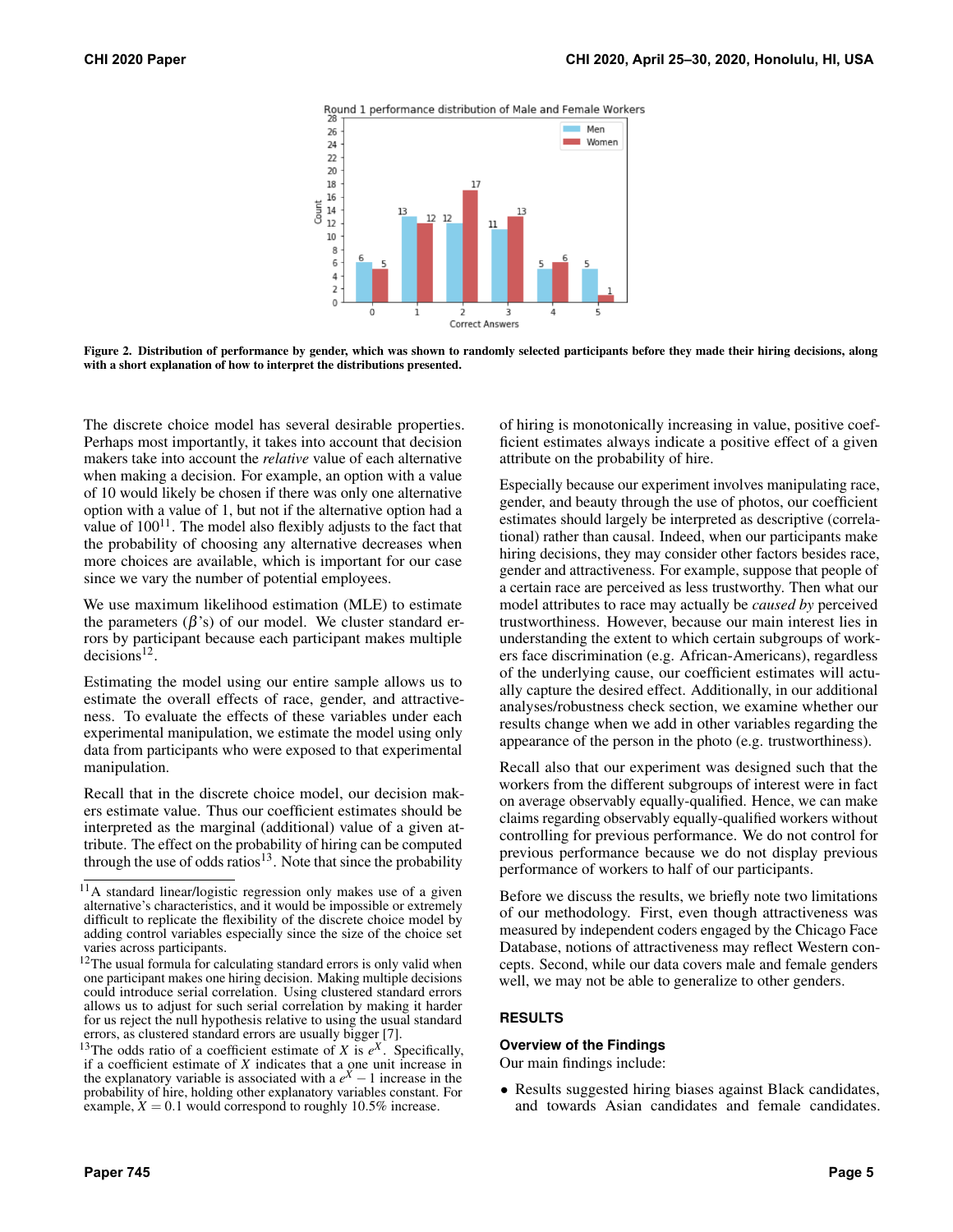Specifically, Black candidates are hired 16% less compared to White candidates; Asian candidates are hired 23% more compared to White candidates; female candidates are hired 61% more than male candidates; there are no significant difference between White candidates and Latino candidates. H2 and H3 are supported, while H1 and H4 are not supported.

- Results suggested hiring biases toward more attractive candidates. One standard deviation increase in the attractiveness increased hiring chances by around 10%. H5 is supported.
- Provision of information at the individual level (how the candidate did in previous task) erased the differences between White candidates, Asian candidates and Black candidates, and the difference between attractive candidates versus non-attractive candidates, though it further increased the hiring chances of female candidates. H6 is largely or completely supported (depending on how one interprets the further increase in hiring chance for female candidates).
- Provision of information at the subgroup level (how the candidate's subgroup did in previous task) by gender did not decrease the hiring chances of female candidates. However, it reduced the hiring chance for Black candidates, and increased the hiring chance for Asian candidates. We subsequently discuss our interpretation of these results.
- Increasing the number of candidates to choose from reduced the chance that Black candidates would be hired. H8 is supported.

# **Descriptive Statistics**

Table 1 gives descriptive statistics associated with potential employees by gender. The first row indicates performance in Round 1 (easy SAT math questions) by gender of the candidates that we hired to answer math questions. We see that males perform better in the Round 1 compared to females, however, the difference is insignificant. As the table shows, females answered, on average, 2.04 questions correctly, while males managed to answer 2.21. Overall in the Round 1 workers had 5 questions to answer.

The second row indicates the mean predicted score of can- $didates<sup>14</sup> that were given by participants in our experiment.$  $didates<sup>14</sup> that were given by participants in our experiment.$  $didates<sup>14</sup> that were given by participants in our experiment.$ Participants expected females to perform significantly better in Round 2 (harder SAT math questions). Females were expected to outperform males. Many explanations for this difference are possible, but one possible explanation behind the higher prediction for female workers is that participants may have thought that gender discrimination was the topic of study and tried to counteract any implicit biases they held. Note also that predicted scores could have been higher for harder SAT math questions than actual scores for easy SAT questions because

most participants did not see the distribution of scores for easy SAT questions.

The third row indicates the mean attractiveness score of photos that appeared in our experiment (by gender) as given by coders in the Chicago Face Database. Females were perceived to be more attractive than males.

We now focus on participants who made hiring decisions (i.e. employers). They came from a wide variety of backgrounds. For example, they came from 34 U.S. states; the three states which contributed the most number of participants had 18%, 12%, and 8% of the subject pool, and all other states each contributed 4% or less. 42% of the participants are females and are rest males. In terms of their highest educational level, 3% of our sample have a high school diploma or lower and 17% have either some college or a 2 year college degree. 45% of our subjects have 4 years of college degree, 29% have a masters degree and 6% have a professional degree. Although the sample skews towards the more educated, one might expect that the more educated are more likely to hire people in the gig economy due to higher income. Unfortunately, we did not collect data on race or mathematical ability<sup>[15](#page-5-1)</sup>.

When asked explicitly whether math was associated with a particular gender, subjects tended to associate math with males (rather than females). Only 17% of our sample somewhat associate math with females, with 26% do not associate math with any gender and remaining 43% associate it with males. On the other hand, approximately equal numbers of subjects associate liberal arts with females (35%) and males (32%), while a third of participants  $(33%)$  think itâ $\overline{A}Z$ s not related to any specific gender. Note that demographics and opinions were only collected at the end of the study.

|                      | Female | Male   | $-value$ |
|----------------------|--------|--------|----------|
| Round 1 performance  | 2.04   | 2.21   | 0.49     |
|                      | (0.16) | (0.20) |          |
| Prediction           | 2.73   | 2.66   | 0.006    |
|                      | (0.02) | (0.02) |          |
| Attractiveness score | 3.44   | 3.08   | 0.000    |
|                      | (0.01) | (0.01) |          |

Table 1. *Notes:* Summary statistics by *Gender*. Standard errors in parenthesis beneath mean estimates. The last columns shows p-values of the hypothesis of equal means across groups.

In terms of race of the photos we took from the Chicago Face Database, almost a third of workers were White (31%) followed by African American (28%), Asian (22%) and His-panics (19%).<sup>[16](#page-5-2)</sup>

#### **Discrete Choice Model: Results with full sample**

Estimating our table on the full sample indicates that attractive candidates are valued more and hence hired more often than observably equally-qualified unattractive candidates, as evidenced by the positive and statistically significant coefficient of *Attractive<sup>i</sup>* . Analogously, female candidates are valued

<span id="page-5-0"></span><sup>&</sup>lt;sup>14</sup>Candidates that appeared to participants in our experiment. Recall that while we did hire MTurkers to solve easy and difficult math questions, we were not allowed to take photos of them, or ask them to supply photos. So we took photos of people from the Chicago Face Database, and matched it with the the workers we hired based on gender information.

<span id="page-5-1"></span> $15$ It might be useful for future work to examine the influence of mathematical ability on discrimination.

<span id="page-5-2"></span><sup>16</sup>We define race in line with the Chicago Face Database definition.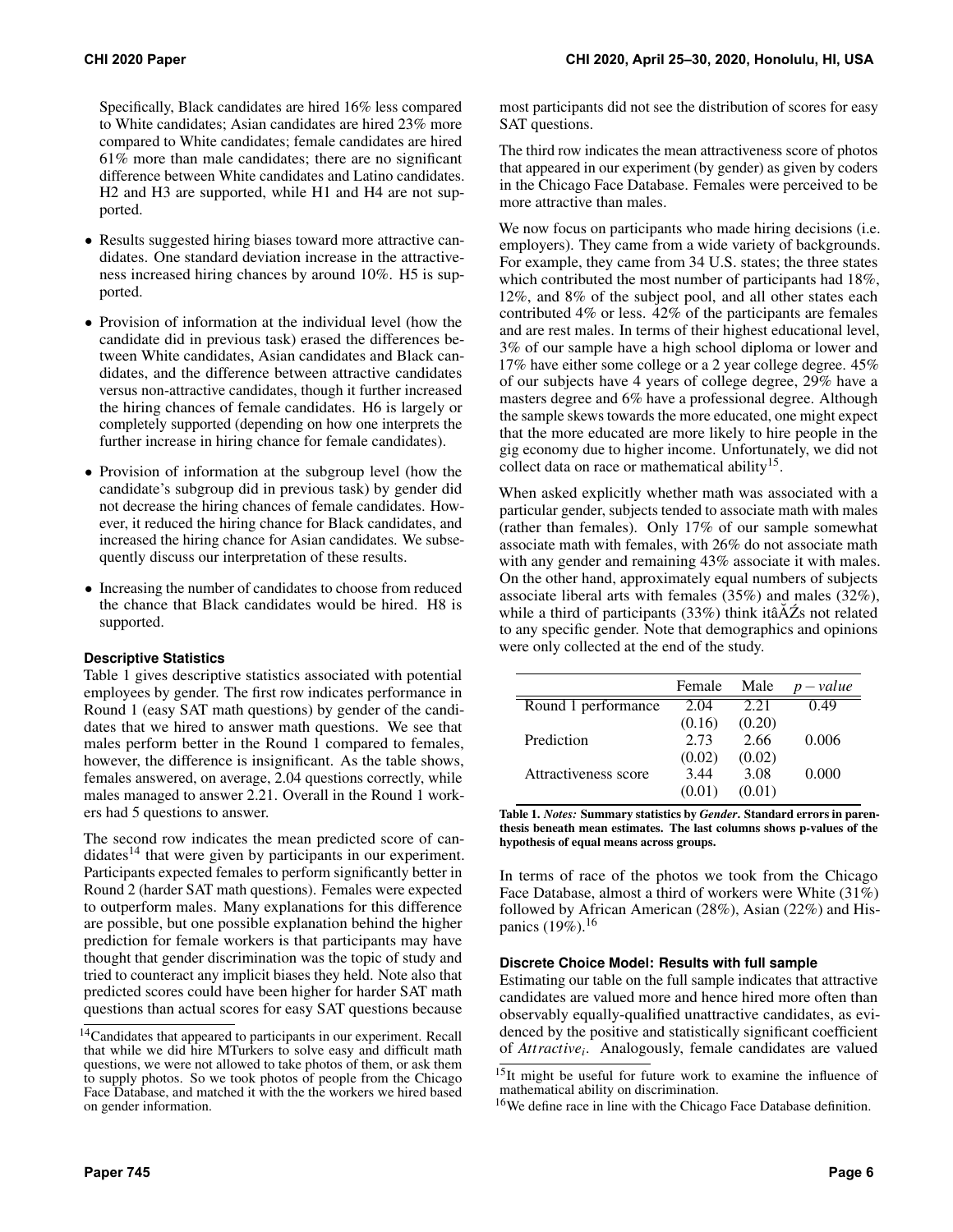more and hence hired more often compared to observably equally-qualified male candidates, and Asian candidates are hired more often compared to observably equally-qualified White candidates (male and White are omitted categories; we do not mention the omitted categories from now on for brevity). However, Black candidates are valued less and hence hired less often relative to observably equally-qualified White candidates (see leftmost column of Table 2). (Note: We omit "observably equally-qualified" for brevity from now on. We'll also use "hired more often" instead of "valued more and hence hired more often" from now on, and likewise "hired less often" means "valued less and hence hired less often".)

In sum, H2, H3 and H5 are supported, but H1 and H3 are not supported (we in fact observe the reverse of H1). As we discussed earlier, one possible explanation behind the higher hiring rates for female candidates compared to male candidates is that participants tried to counteract any implicit biases they held against female candidates.

#### **Showing prior performance**

When we do not show any performance information on easy mathematics questions, all explanatory variables that were significant in the full sample (i.e. in the analysis immediately preceding this) remain significant and have the same sign, with the exception of *Black<sup>i</sup>* . The results indicate that Black candidates are not chosen at a different rate compared to White candidates (see second column of Table 2, which has heading "*None*").

When we show candidates' individual performance on easy mathematics questions, attractiveness and race have no statistically significant effect on hiring (see "individual" column of Table 2). Female candidates are still hired more often, and in fact the coefficient estimate of *Female* increases compared to when no information about prior performance is displayed. We conclude that H6 is largely or completely supported, depending on how one interprets the further increase in likelihood of female candidates being hired.

When we show the distribution of candidates' performance on easy questions by gender, the chances of female candidates being hired did not decrease<sup>[17](#page-6-0)</sup>, even though women actually performed slightly worse than men on the easy SAT-level math questions (relative to no information on prior performance). Although a more comprehensive test would have examined the impact of information on performance by other factors such as race (we only displayed subgroup information by gender to maximize statistical power), the available evidence does not support H7. However, we note that information on subgroup performance by gender reduced the hiring chances of Black candidates, while increasing the hiring chances of Asian candidates. Therefore, displaying performance by gender could have had behavioral effects e.g. trigger subconscious stereotypes about race.

#### **Number of candidates**

Among participants who were asked to choose between two candidates at a time, we find that attractive candidates and fe-

|                       | Full sample | Prior performance shown |                   |            |
|-----------------------|-------------|-------------------------|-------------------|------------|
|                       |             | None                    | <i>Individual</i> | Subgroup   |
| <b>Attractiveness</b> | $0.14***$   | $0.24***$               | 0.03              | $0.16***$  |
|                       | (0.03)      | (0.06)                  | (0.06)            | (0.06)     |
| Female prop           | $0.48***$   | $0.36***$               | $0.67***$         | $0.42***$  |
|                       | (0.06)      | (0.09)                  | (0.10)            | (0.10)     |
| Asian prop            | $0.21**$    | $0.30**$                | $-0.07$           | $0.36**$   |
|                       | (0.08)      | (0.15)                  | (0.15)            | (0.14)     |
| Black prop            | $-0.17**$   | 0.02                    | $-0.18$           | $-0.38***$ |
|                       | (0.07)      | (0.12)                  | (0.12)            | (0.13)     |
| Latino prop           | $-0.12$     | 0.20                    | $-0.21$           | $-0.37$    |
|                       | (0.12)      | (0.20)                  | (0.22)            | (0.23)     |
| Pseudo $R^2$          | 0.025       | 0.026                   | 0.032             | 0.031      |

Table 2. *Notes:* The table shows estimation results of the Discrete Choice Model. Standard errors are clustered at the subject level. ∗*p* < 0.1;∗ ∗ *p* < 0.05;∗ ∗ ∗*p* < 0.01.

male candidates are hired more often. The variables indicating race are not statistically significant (see Table 3, column "2").

Participants who were asked to choose between four candidates at a time chose attractive candidates, female candidates and Asian candidates more often (and the effect is statistically significant at conventional levels). Black candidates are chosen less often, but the difference is not statistically significant at conventional levels (see Table 3, column "4").

Finally, participants who were asked to choose between eight candidates at a time chose attractive candidates and female candidates more often, and this difference is statistically significant. Black candidates were chosen less often. Asian candidates were chosen more often, though the difference is not significant at conventional levels (see Table 3, column "8").

|                | Worker condition |           |           |  |
|----------------|------------------|-----------|-----------|--|
|                | 2                | 4         | 8         |  |
| Attractiveness | $0.14**$         | $0.13**$  | $0.15***$ |  |
|                | (0.06)           | (0.06)    | (0.06)    |  |
| Female prop    | $0.55***$        | $0.30***$ | $0.62***$ |  |
|                | (0.10)           | (0.09)    | (0.10)    |  |
| Asian prop     | 0.10             | $0.35**$  | 0.15      |  |
|                | (0.15)           | (0.14)    | (0.14)    |  |
| Black prop     | $-0.08$          | $-0.13$   | $-0.29**$ |  |
|                | (0.13)           | (0.12)    | (0.13)    |  |
| Latino prop    | $-0.07$          | 0.02      | $-0.23$   |  |
|                | (0.23)           | (0.20)    | (0.22)    |  |
| Pseudo $R^2$   | 0.035            | 0.017     | 0.031     |  |

Table 3. *Notes:* The table shows estimation results of the Discrete Choice Model. Standard errors are clustered at the subject level. ∗*p* < 0.1;∗ ∗ *p* < 0.05;∗ ∗ ∗*p* < 0.01.

#### **Additional analyses**

To examine whether the effects of attractiveness differ by the gender of the candidate, we add the interaction of *Female* and *Attractiveness* to our main specification. As the estimation

<span id="page-6-0"></span><sup>&</sup>lt;sup>17</sup> and actually increases slightly, though the difference is not statistically significant at conventional levels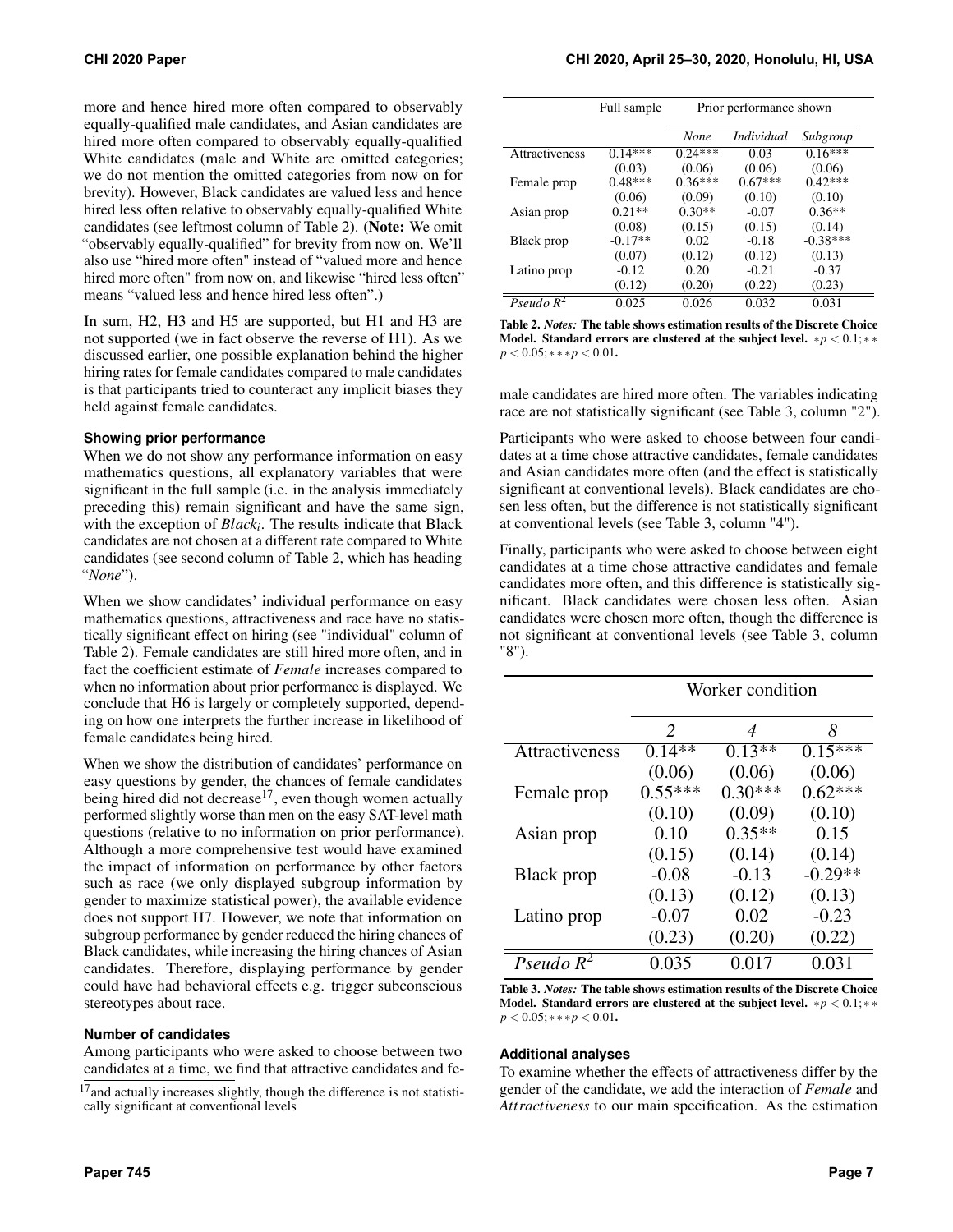result shows, the coefficient of the interaction term is not statistically significant, suggesting that increasing attractiveness has the same effect for male and female candidates (see Table 4, column 1).

When we add the predicted number of difficult math questions that candidates got right to our main specification<sup>[18](#page-7-0)</sup>, we find that predicted score is positively and strongly correlated with the hiring decision. However, even after controlling for predicted score, female and attractive candidates are still hired more often. Although the coefficients of race still have their expected signs, they become statistically insignificant at conventional levels (see Table 4, column 2). It appears that, at least for race, differences in hiring races can be explained by differences in predicted performance.

|                       | (1)       | (2)       |
|-----------------------|-----------|-----------|
| <b>Attractiveness</b> | $0.08*$   | $0.08**$  |
|                       | (0.05)    | (0.04)    |
| Female prop           | $0.48***$ | $0.54***$ |
|                       | (0.06)    | (0.06)    |
| Female*Attractiveness | 0.05      |           |
|                       | (0.06)    |           |
| Asian prop            | $0.20**$  | 0.09      |
|                       | (0.09)    | (0.09)    |
| Black prop            | $-0.17**$ | $-0.08$   |
|                       | (0.07)    | (0.08)    |
| Latino prop           | $-0.12$   | $-0.09$   |
|                       | (0.12)    | (0.14)    |
| Prediction            |           | $1.07***$ |
|                       |           | (0.04)    |
| PseudoR <sup>2</sup>  | 0.025     | 0.24      |

Table 4. *Notes:* The table shows estimation results of the Discrete Choice Model. Standard errors are clustered at the subject level. ∗*p* < 0.1;∗ ∗ *p* < 0.05; \* \* \* *p* < 0.01. Column 1 adds "female" and "Attractiveness" interaction to the main specification, while column 2 adds "Prediction" as an additional independent variable.

#### **Are effects driven by other characteristics?**

To find possible underlying mechanisms, as well as to check whether other facial expression characteristics affect hiring decisions, we included those characteristics (as rated by independent coders hired by the Chicago Face Database) as explanatory variables. Being perceived as angry significantly reduces workers' chance of being employed (see Table 5, column 1), while appearing happy increases that probability, though the effect is statistically insignificant (see Table 5, column 2). When *Angry* or *Happy* are added as control variables, all explanatory variables that were statistically significant in the original specification remain significant and have the same sign. In column 3, we examine what happens when perceived masculinity is added to the model. Workers that are perceived to be masculine are less likely to be hired, and in this model, the coefficient estimate of gender is no longer statistically significant at conventional levels. Column 4 examines what

happens when *Feminine* is added to the model. People that appear feminine are more likely to be hired, and once *Feminine* is added, the effects of attractiveness and gender become much smaller in magnitude and statistically insignificant (see Table 5, column 4). This suggests that appearing feminine (or masculine) may be an underlying mechanism for some of our results.

|                      | (1)       | (2)       | (3)       | (4)      |
|----------------------|-----------|-----------|-----------|----------|
| Attractiveness       | $0.11***$ | $0.13***$ | $0.12***$ | 0.05     |
|                      | (0.04)    | (0.04)    | (0.04)    | (0.05)   |
| Female prop          | $0.50***$ | $0.49***$ | 0.16      | $-0.00$  |
|                      | (0.06)    | (0.06)    | (0.16)    | (0.20)   |
| Asian prop           | $0.18**$  | $0.20**$  | $0.17*$   | $0.19**$ |
|                      | (0.09)    | (0.09)    | (0.09)    | (0.09)   |
| Black prop           | $-0.18**$ | $-0.18**$ | $-0.13*$  | $-0.14*$ |
|                      | (0.07)    | (0.07)    | (0.07)    | (0.07)   |
| Latino prop          | $-0.11$   | $-0.11$   | $-0.11$   | $-0.09$  |
|                      | (0.12)    | (0.12)    | (0.12)    | (0.12)   |
| Angry                | $-0.11**$ |           |           |          |
|                      | (0.04)    |           |           |          |
| Happy                |           | 0.04      |           |          |
|                      |           | (0.04)    |           |          |
| Masculine            |           |           | $-0.13**$ |          |
|                      |           |           | (0.06)    |          |
| Feminine             |           |           |           | $0.18**$ |
|                      |           |           |           | (0.07)   |
| PseudoR <sup>2</sup> | 0.026     | 0.025     | 0.026     | 0.026    |

Table 5. *Notes:* The table shows estimation results of the Discrete Choice Model. Standard errors are clustered at the subject level. ∗*p* < 0.1;∗ ∗ *p* < 0.05; \* \* \* *p* < 0.01. Various characteristics from the Chicago Face Database are added to the main specification in this table.

Further examining other facial expressions shows that "Dominant" and Threatening" face significantly reduces hiring probability and "Trustworthy" face does not have significant impact on the result (see Table 6, columns 1-3). None of these variables affect the significance of the other variables.

We also conduct additional robustness checks by removing outliers (e.g. people that responded too quickly or slowly). Results are in the Appendix.

# **EFFECT SIZES**

Recall that we can use odds ratios to compute effect sizes. For example, in the main sample, we find that Blacks are 16 percent less likely to be chosen than Whites  $(e^{-0.17} - 1 = -0.16)$ . The effect size is smaller than in Bertrand and Mullainathan [\[4\]](#page-9-0), who find that African-Americans are 50 percent less likely to receive interview callbacks than Whites. However, the magnitude of discrimination still appears to be sizeable.

The effects of our experimental manipulations are economically meaningful as well. For example, in the two worker condition, Blacks are chosen around 7 percent less than Whites, but in the eight worker condition they are chosen around 25 percent less than Whites.

We give tables with odds ratios in the Appendix.

<span id="page-7-0"></span><sup>&</sup>lt;sup>18</sup>Recall that we got participants to predict the number of difficult questions candidates answered correctly before making their hiring decision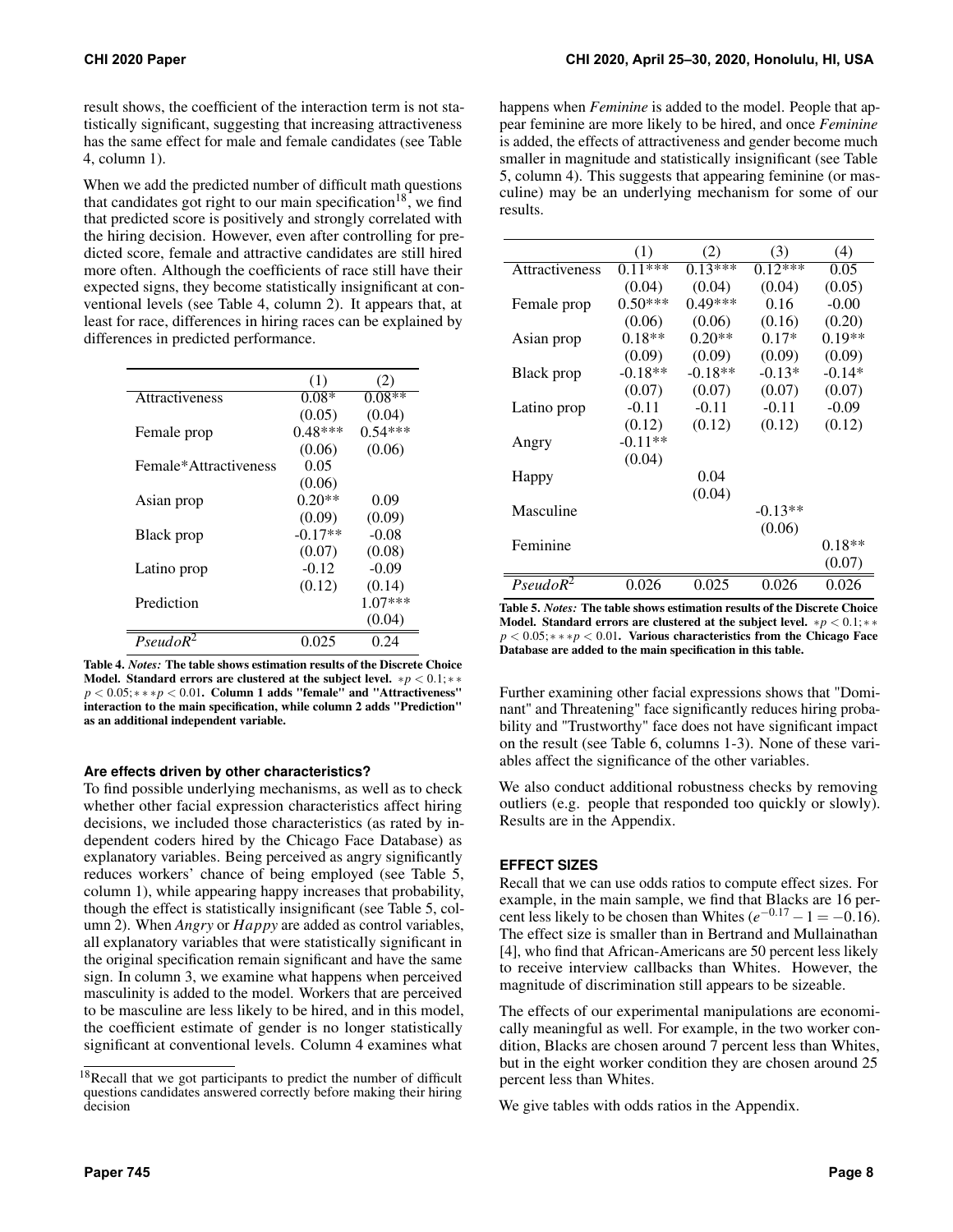|                | (1)        | (2)        | (3)       |
|----------------|------------|------------|-----------|
| Attractiveness | $0.14***$  | $0.11**$   | $0.11***$ |
|                | (0.03)     | (0.04)     | (0.04)    |
| Female prop    | $0.42***$  | $0.48***$  | $0.46***$ |
|                | (0.06)     | (0.06)     | (0.06)    |
| Asian prop     | $0.16*$    | $0.17**$   | $0.15*$   |
|                | (0.09)     | (0.09)     | (0.09)    |
| Black prop     | $-0.14*$   | $-0.19***$ | $-0.17**$ |
|                | (0.07)     | (0.07)     | (0.07)    |
| Latino prop    | $-0.06$    | $-0.10$    | $-0.11$   |
|                | (0.13)     | (0.13)     | (0.12)    |
| Dominant       | $-0.13***$ |            |           |
|                | (0.05)     |            |           |
| Trustworthy    |            | 0.13       |           |
|                |            | (0.09)     |           |
| Threatening    |            |            | $-0.14**$ |
|                |            |            | (0.05)    |
| $PseudoR^2$    | 0.026      | 0.026      | 0.026     |

Table 6. *Notes:* The table shows estimation results of the Discrete Choice Model. Standard errors are clustered at the subject level. ∗*p* < 0.1;∗ ∗ *p* < 0.05; \* \* \* *p* < 0.01. Various characteristics from the Chicago Face Database are added to the main specification in this table.

#### **POTENTIAL INTERPRETATIONS**

Our data do not allow us to pinpoint the underlying mechanism. However, we give an explanation that is consistent with the unexpected bias in favor of females, and the expected bias we found with regards to attractiveness and race.

This explanation is based on the notion that awareness can reduce one's subconscious biases. Racial bias in professional basketball referees persisted even after a study showed such bias [\[26\]](#page-10-15), but disappeared after extensive media coverage of that study, suggesting that awareness reduced such bias [\[24\]](#page-10-16). Making crowdworkers aware of their own biases reduced their own biases [\[14\]](#page-9-13), and academic promotion committees in scientific fields do not promote more men over women when they believe that gender bias exists [\[28\]](#page-10-17).

It could be that participants thought that gender bias was the purpose of this study (being an often mentioned topic with regards to mathematical performance) and tried to correct for this bias, but were overzealous in correcting for it. However, were not aware of their subconscious racial and attractiveness biases in mathematics (perhaps because disparities by race and attractiveness in mathematics are less often mentioned) and did not correct for it.

Regarding the effects of our manipulations on user interfaces, we speculate that showing prior performance at individual level may have resulted in participants' attention diverted towards participants' past performance, hence the effects of all other characteristics disappeared, except for the most salient characteristic (gender). Analogous explanations for our other results may also be possible. For example, displaying information on performance across genders could have made

participants more subconscious about other possible groupings of potential employees (e.g. race) and associated stereotypes.

We emphasize that future research should examine the validity of this explanation.

#### **IMPLICATIONS**

The gig economy has many stakeholders, and each stakeholder can have multiple objectives (e.g. efficiency, equity). Here, we take the viewpoint of an online administrator concerned with equity.

One implication that stands out is that choice overload can negatively affect certain subgroups. Indeed, there was much less evidence of racial discrimination in the two worker condition than in the four or eight worker condition. If our results generalize, designers of the online freelance platforms should consider displaying candidates in a way that is less likely to trigger such choice overload. One possible technique that deserves further study is to limit the number of candidates displayed on each page. f A second implication is that designers should be careful in providing information designed to assist hiring decisions. Recall that the relationship between the amount of information and discrimination was not monotonic; there was some discrimination when no information on past performance was provided, the most discrimination when information on performance by subgroup (gender) was provided, and the least discrimination when individual level performance was provided. Since an intuitive explanation is that subgroup information could have increased discrimination by reminding people to consider a person's subgroup, designers of online freelance platforms should gather feedback before implementing significant UI changes, think carefully about equity concerns, and continually monitor key metrics even after changes are implemented to make sure that subgroups are not unnecessarily adversely affected.

The third, and potentially the most important, implication is that designers can consider making people aware of their subconscious biases. If our explanation that the lack of hiring bias against females was due to people being aware of this particular implicit bias is verified by future research, then online administrators can explore methods of making people aware of their biases.

#### **CONCLUSION**

We ran an MTurk experiment where we asked participants to make hiring decisions for a mathematically intensive task. We unexpectedly find that our participants hire females more often than males. However, racial discrimination occurs largely as expected: Blacks are hired less often than Whites and Asians are hired more often than Whites. Also, attractive candidates are hired more often than less attractive candidates. Moreover, racial discrimination increases as the number of workers a participant can choose from increases. Finally, the relationship between discrimination and information provided to assist hiring decisions is non-monotonic in the amount of information provided.

The immediate takeaway is that since UI designs (reducing the number of choices and showing information of candidates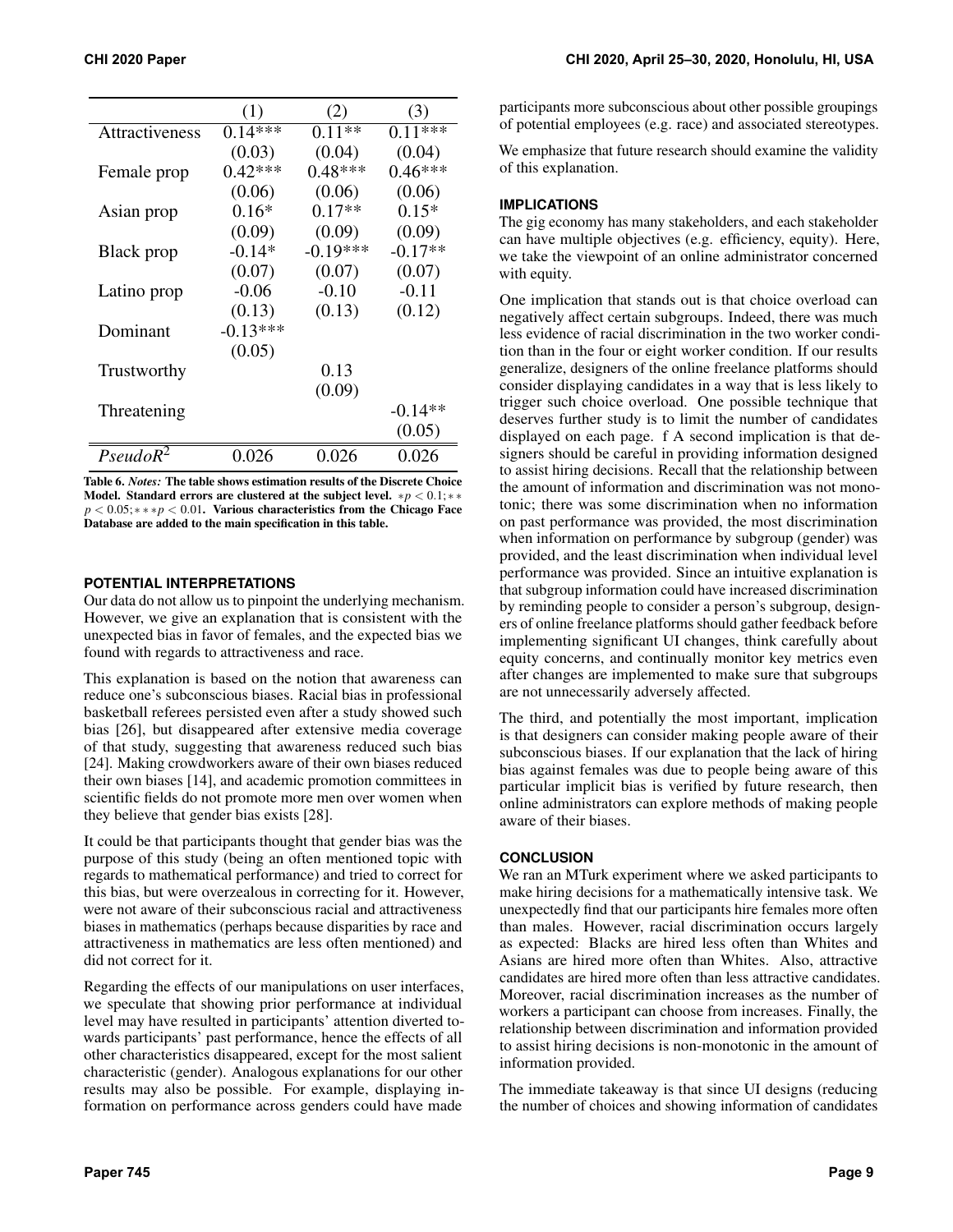at individual level) can reduce hiring biases, designers of online freelance platforms can do much to reduce hiring biases. Despite the limitations of our study in pinpointing the exact underlying mechanisms, our findings also serve as a call for further research in this area to determine under what contexts biases in hiring manifest themselves.

Our paper contributes to several literatures. Our finding that UI factors can affect discrimination is relevant to the humancomputer interaction literature as well as the discrimination literature. By illustrating the use of a discrete choice model to measure discrimination, we also highlight to the HCI community how agent-based modelling can be used to estimate the value of different characteristics in situations where decision makers have to choose between varying numbers of alternatives, as well as alternatives that vary across decisions. We also contribute to the choice overload literature by verifying that choice overload can affect employment decisions, as well as by illustrating how choice overload can affect equity concerns.

We mentioned several limitations of our study previously at different points in the paper, but would like to mention a few more. One key limitation is generalizability: our study involved hiring people for mathematically intensive tasks. The kinds of discrimination that appear, as well as the methods of reducing such discrimination, may be different if the nature of the task were changed, particularly if the study were conducted in a field setting. Nonetheless, it is our belief that with persistent study and effort, it is possible to reduce discrimination in many areas, and our paper shows the potential of UI design to decrease discrimination.

Also, our findings may not generalize to settings without pho-tos, such as Amazon MTurk<sup>[19](#page-9-14)</sup>. That said, many online platforms use photos in their worker profiles, such as TaskRabbit, Upwork and Fiverr (to name a few). Even non-gig work marketplaces such as AirBnB, Uber, and Lyft use photos in their worker profiles (and racial discrimination based on photos has been documented in all three of them). Finally, the use of photos in offline resumes is common in European countries such as Germany, as well as China and Japan. Therefore, while it would be useful for future work to examine a setting without photos, we would argue that at the time of writing, an experiment that uses photos is at least as important (if not more important) than an experiment that does not.

#### **ACKNOWLEDGMENTS**

f We are grateful to Christine Exley, Max Harper, Loren Terveen, Brent Hecht, Teng Ye, and Jacob Thebault-Spieker for their help at different stages of the project. This work was supported by the National Science Foundation, under grant IIS-2001851, grant IIS-2000782, and grant IIS-1939606.

# **NOTE**

Weiwen Leung and Zheng Zhang are co-first-authors.

<span id="page-9-14"></span><sup>19</sup>It also will not generalize to MTurk because on MTurk, employers (or more precisely, requesters) do not choose workers. Rather, employers set criteria, and anyone who meets them can start the task.

# <span id="page-9-11"></span>**REFERENCES**

[1] Moshe Ben-Akiva and Michel Bierlaire. 1999. *Handbook of Transportation Science*. Vol. 23. Springer,

Boston, MA, Chapter Discrete Choice Methods and their Applications to Short Term Travel Decisions, 5–33.

- <span id="page-9-10"></span>[2] Moshe Ben-Akiva and Bruno Boccara. 1995. Discrete choice models with latent choice sets. *International Journal of Research in Marketing* 12, 1 (May 1995),  $9 - 24.$
- <span id="page-9-8"></span>[3] Marianne Bertrand and Esther Duflo. 2016. *Handbook of Field Experiments*. Vol. 2. North Holland, Chapter Field Experiments on Discrimination.
- <span id="page-9-0"></span>[4] Marianne Bertrand and Sendhil Mullainathan. 2004. Are Emily and Greg More Employable Than Lakisha and Jamal? A Field Experiment on Labor Market Discrimination. *American Economic Review* 94, 4 (2004), 991–1013.
- <span id="page-9-1"></span>[5] Iris Bohnet, Alexandra van Geen, and Max Bazerman. 2016. When Performance Trumps Gender Bias: Joint vs. Separate Evaluation. *Management Science* 62, 5 (2016), 1225–1531.
- <span id="page-9-6"></span>[6] Aislinn Bohren, Alex Imas, and Michael Rosenberg. 2019. The Dynamics of Discrimination: Theory and Evidence. *American Economic Review* (2019).
- <span id="page-9-12"></span>[7] Colin Cameron and Douglas Miller. 2015. A Practitioner's Guide to Cluster-Robust Inference. *Journal of Human Resources* 50, 2 (2015), 317–372.
- <span id="page-9-9"></span>[8] Alexander Cherneva, Ulf BAűckenholt, and Joseph Goodman. 2015. Choice overload: A conceptual review and meta-analysis. *Journal of Consumer Psychology* 25, 2 (2015), 333–358.
- <span id="page-9-5"></span>[9] Katherine Coffman, Christine Exley, and Muriel Niederle. 2019. When gender discrimination is not about gender. *Working Paper* (2019).
- <span id="page-9-3"></span>[10] Benjamin Edelman, Michael Luca, and Dan Svirsky. 2017. Racial Discrimination in the Sharing Economy: Evidence from a Field Experiment. *American Economic Journal: Applied Economics* 9, 2 (2017), 1–22.
- <span id="page-9-7"></span>[11] Naomi Ellemers. 2018. Gender stereotypes. *Annual review of psychology* 69 (2018), 275–298.
- <span id="page-9-2"></span>[12] Jonathan Guryan and Kerwin Kofi Charles. 2013. Taste-based or statistical discrimination: the economics of discrimination returns to its roots. *The Economic Journal* 123, 572 (2013), F417–F432.
- <span id="page-9-4"></span>[13] Aniko Hannak, Claudia Wagner, David Garcia, Alan Mislove, Markus Strohmaier, and Christo Wilson. 2017. Bias in online freelance marketplaces: Evidence from Taskrabbit and Fiverr. *Proceedings of the 2017 ACM Conference on Computer Supported Cooperative Work and Social Computing* (2017), 1914–1933.
- <span id="page-9-13"></span>[14] Christoph Hube, Besnik Fetahu, and Ujwal Gadiraju. 2019. Understanding and Mitigating Worker Biases in the Crowdsourced Collection of Subjective Judgments. *CHI* 1, 1 (2019), 407.